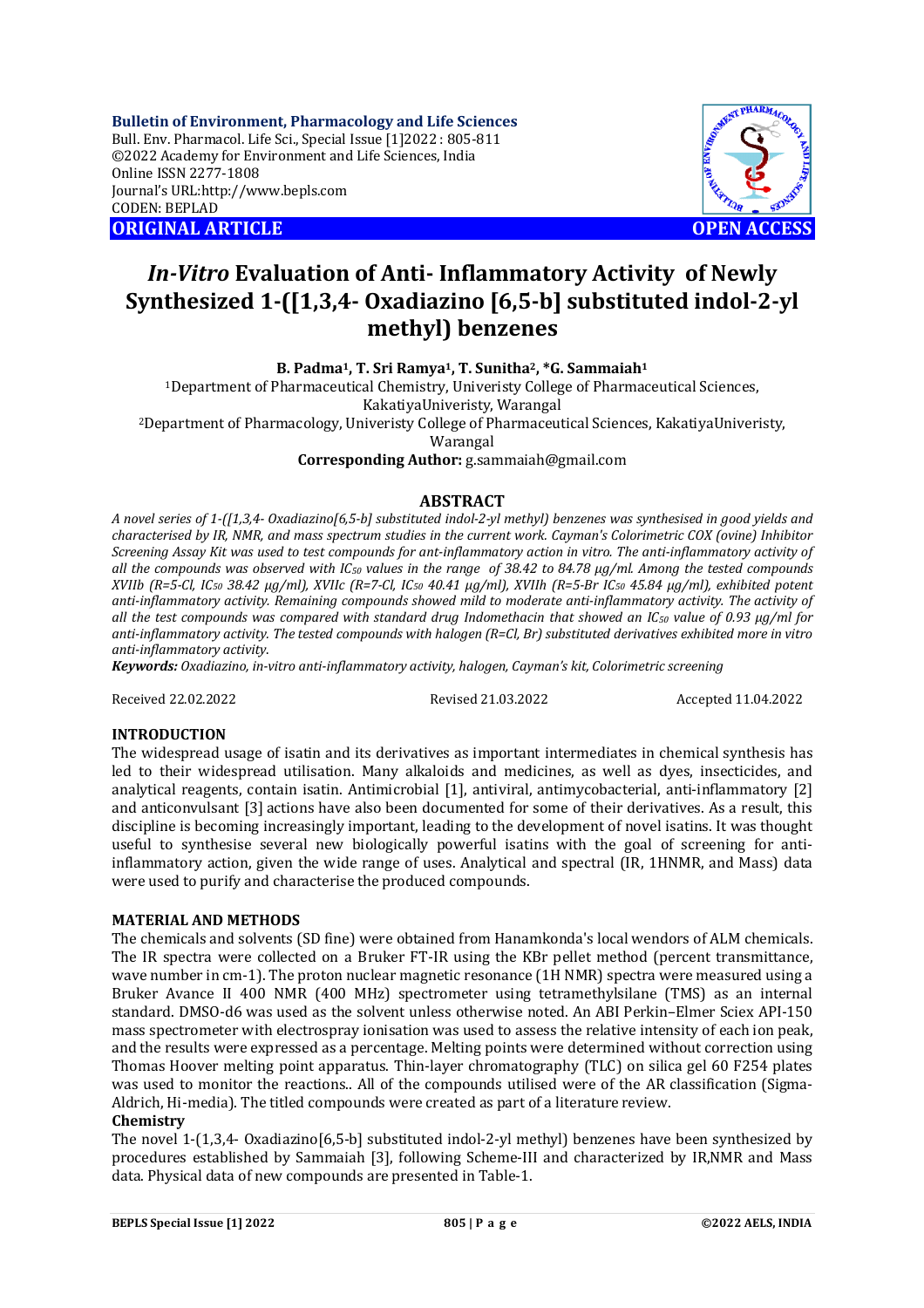

Scheme-III

# **General Procedure for the synthesis of 1-(1,3,4- Oxadiazino[6,5-b] substituted indol-2-yl methyl) benzenes**

# **Synthesis of Ethyl-2-phenyl acetate (XIV)**

In a round bottomed flask, phenyl acetic acid (XIII, 0.01 mol) and ethyl alcohol (0.02 mol) were combined (250 ml). The reaction mixture was heated for two hours on a water bath with reflux in the presence of concentrated sulphuric acid (1-2 drops). TLC was used to verify the reaction. Filtration was used to separate the compound, which was then rinsed with cold water and dried. The resulting product was then purified using ethanol recrystallization [5-7].

**Synthesis of 2-Phenyl acetohydrazide (XV)** In an RB flask, a combination of ethyl-2-phenyl acetate (XIV, 0.01mol) and hydrazine hydrate (0.02 mol) was dissolved in a little amount of alcohol. For 3-4 hours, the reaction mixture was refluxed in a water bath. After the solvent was removed, the chemical was recrystallized from methanol, yielding a colourless crystalline solid.(m.p. 210-2120C).

## **Synthesis of N-(2-Oxo indoline-3-ylidene)-2-phenyl acetohydrazides (XVI)**

2-Phenyl acetohydrazide (XV, 0.01 mol) was cooked in alcohol for 2 hours at reflux with a suitable isatin (III, 0.01 mol). The solvent was concentrated, and the isolated product was filtered and purified using ethanol 7-9 recrystallization. Table 1 shows the physical properties of the novel compounds.

# **Synthesis of 1-(1,3,4-Oxadiazino [6,5-b] substituted indol-2-yl methyl) benzenes (XVII)**

A pure compound of N-(2-Oxo indoline-3-ylidene)-2-phenyl acetohydrazide **(XVI, 0.01mol)** was treated with 5 ml of concentrated sulphuric acid and kept aside for overnight. The resulting product was separated and excess sulphuric acid was neutralized by sodium bicarbonate solution. The new compound was purified by recrystallization from aqueous ethanol. Adopting the above procedures, different 1- (1,3,4-Oxadiazino [6,5-b] substituted indol-2-yl methyl) benzenes were synthesized, identified and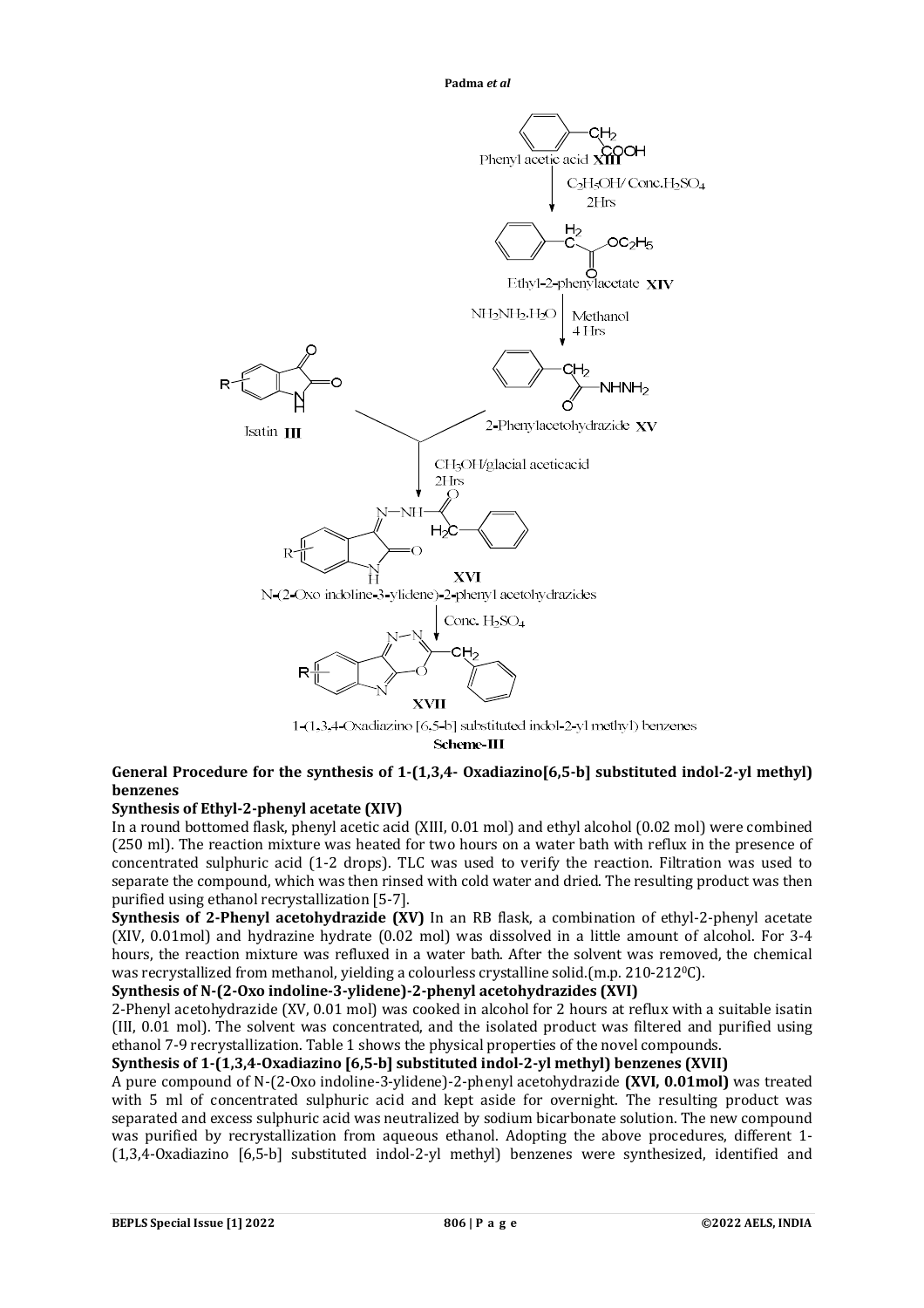characterized by TLC, IR, NMR and Mass data. The physical and spectral data of compounds (XVIIa-XVIIn) is depicted in Table 1.

Spectral characterization data of the compound **1-(1,3,4-Oxadiazino [6,5-b]-5-bromo-indol-2-yl methyl) benzenes (XVIIh, R=5-Br)**

**Infrared spectrum (KBr, Figure-1)** has exhibited absorption characteristics of: 3095.81(C-H, Aromatic), 2912.92 (C-H Aliphatic), 667.13 (C-Br), 1017 .95((C-O) Cm-1, respectively.

**<sup>1</sup>HNMR spectrum (DMSO, Figure-2)** showed characteristic proton signals at: 4.30 (s, 2H,-Benzyl)**,** 6.82- 6.90 (m, 5H, Aromatic), 7.62-7.74 (m, 3H, Aromatic) δ, ppm, respectively.

**<sup>13</sup>CNMRspectrum (DMSO, Figure-3)**showed characteristic signals at: 164.677,160.674, 158.078, 141.725, 131.955, 130.446, 128.929, 123.378, 122.628, 116.378, 112.390, 109.718, 108.078, 39.016, 38.716 δ, ppm, respectively.

**Mass spectrum (Figure-4)** of the compound exhibited its molecular ion (M<sup>+</sup>) at m/z 324.

## **EVALUATION OF ANTI-INFLAMMATORY ACTIVITY BY** *IN VITRO* **METHOD:**

The anti-inflammatory activity of the produced compounds was tested in vitro using the TMPD assay technique4. The chromogenic assay is based on the oxidation of N,N,N',N,-tetra methyl-pphenylenediamine (TMPD) by the COX-2 enzyme during prostaglandinH2 reduction. The peroxides component of cyclooxygenases is measured here. The appearance of oxidised N,N,N',N,-tetramathyl-pphenylenediamine (TMPD) at 590nm is used to determine the peroxide activity. The assay's ultimate volume was 220 l. Background wells contain 160 litres of assay buffer, 10 litres of heme, and 10 litres of enzyme. 150 l of assay buffer, 10 l of heme, 10 l of enzyme, and 10 l of inhibitor are in the inhibitor wells. The plate was shook for a few seconds before being incubated at 25 °C for five minutes. Then 20 litres of colorimetric material and 20 litres of arachidonic acid were added to the mixture. The dish was shaken again for a few seconds before being incubated at  $25^{\circ}$ C for five minutes. The absorbance was then measured using a plate reader at 590nm [9-11].

## **Principle**

The activity of the COX–2 enzyme was evaluated using a chromogenic test based on the oxidation of N,N,N′,N′-tetramethyl-p-phenylenediamine (TMPD) during the reduction of prostaglandin G2 to prostaglandin H2 by the COX–2 enzyme. The Colorimetric COX inhibitor screening assay measures the peroxidase component of cyclooxygenases. The peroxidase activity was measured using a visible spectrophotometer set to 590 nm.[12].

## **Procedure**

Three wells were added to the background wells with 160 l of Assay Buffer and 10 l of heme. 150 l of Assay Buffer, 10 l of heme, and 10 l of Enzyme are added to the three wells (COX-2). Inhibitor Wells - Three wells were filled with 150 l of Assay Buffer, 10 l of heme, and 10 l of COX-2 Enzyme. In the inhibitor wells, 10 l of inhibitor was added, and 10 l of solvent was added to the 100 percent Initial Activity wells and background wells (whatever solvent the inhibitor was dissolved in). Before being incubated at 25°C for five minutes, the plate was gently shaken for a few seconds. Add 20 l of the colorimetric substrate solution to all of the wells that were used. All of the wells that were used received 20 litres of arachidonic acid. In all of the wells, the ultimate volume of the assay was 220 l. The plate was gently shook for a few seconds before being incubated at 25°C for five minutes. A plate reader was used to measure the absorbance at 590 nm [13-16].

#### **Calculation:**

% Inhibition = Absorbance of the 100% initial activity sample –Absorbance of the inhibitor sample  $\times$  100

Absorbance of the 100% initial activity sample

\_\_\_\_\_\_\_\_\_\_\_\_\_\_\_\_\_\_\_\_\_\_\_\_\_\_\_\_\_\_\_\_\_\_\_\_\_\_\_\_\_\_\_\_\_\_\_\_\_\_\_\_\_\_\_\_\_\_\_\_\_\_\_\_\_\_

## **RESULTS AND DISCUSSION**

The results of spectral analyses were mentioned in Table-1(Physical data) and Figures 1-4 (Spectra).The *in vitro* anti-inflammatory activity data of 1-(1,3,4- Oxadiazino[6,5-b] substituted indol-2-yl methyl) benzenes (Scheme-III, XVIIa-XVIIn) are showed in Table-2 and Figure-5. The anti-inflammatory activity of all the compounds was observed with  $IC_{50}$  values in the range of 38.42 to 84.78  $\mu$ g/ml. Among the tested compounds XVIIb (R=5-Cl, IC<sub>50</sub> 38.42 µg/ml), XVIIc (R=7-Cl, IC<sub>50</sub> 40.41 µg/ml), XVIIh (R=5-Br IC<sub>50</sub> 45.84  $\mu$ g/ml), exhibited potent anti-inflammatory activity. Compounds XVIIf (R=5-F IC<sub>50</sub> 59.76  $\mu$ g/ml), was next in the order of anti-inflammatory activity. Remaining compounds showed mild to moderate antiinflammatory activity.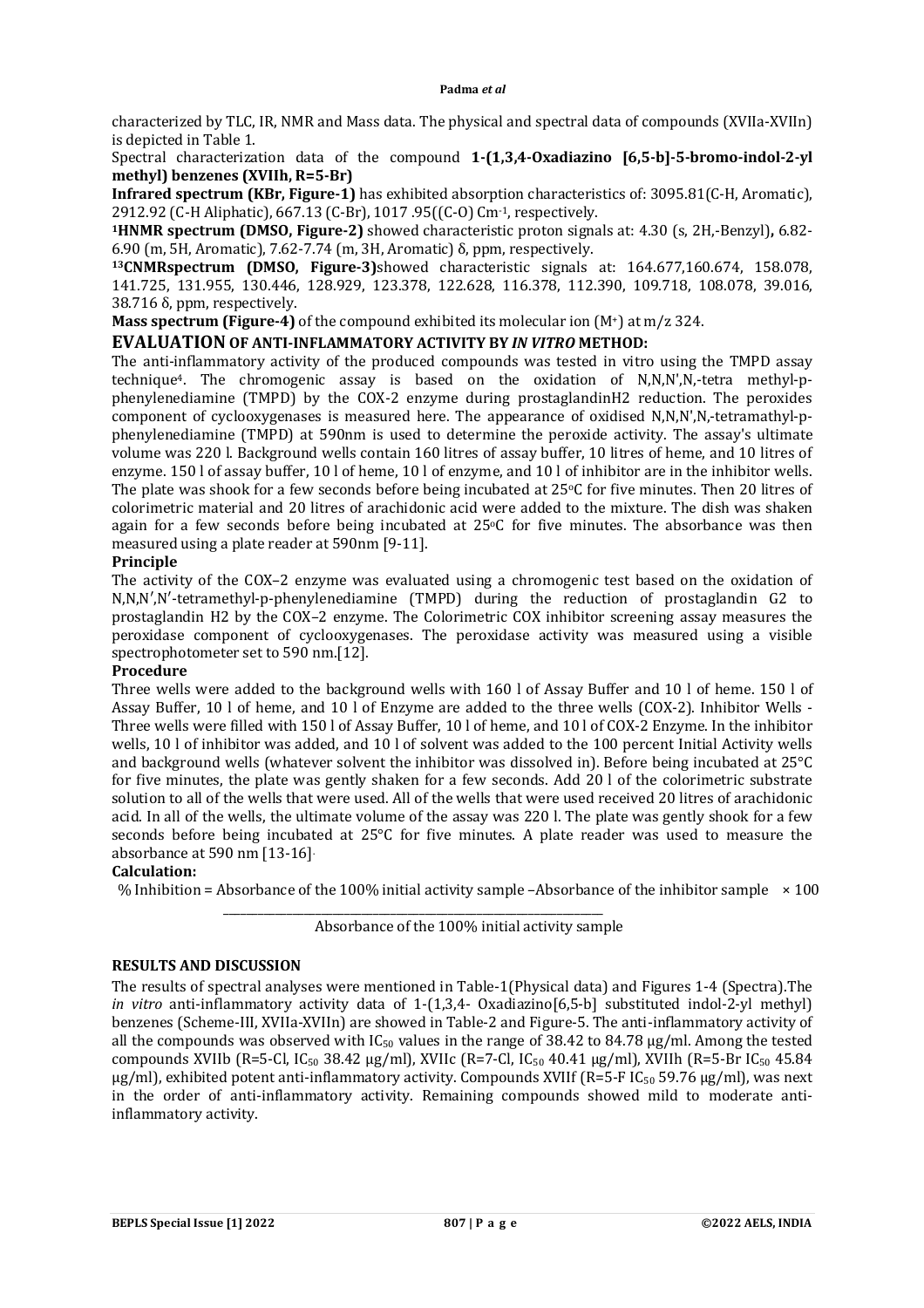## **Table-1. Physical data of 1-([1,3,4- Oxadiazino[6,5-b] substituted indol-2-yl methyl) benzenes(XVIIa-n)**



| S.No          | Compound     | <b>Substituent</b> | Mol.Formula              | Mol. Wt. | m.p $(°C)$ | % Yield |
|---------------|--------------|--------------------|--------------------------|----------|------------|---------|
|               |              | (R)                |                          |          |            |         |
| 1             | XVIIa        | H                  | $C_{15}H_9N_3O$          | 247      | 216-218    | 58      |
| $\mathcal{L}$ | XVIIb        | $5-Cl$             | $C_{15}H_8N_3OCl$        | 281      | 242-244    | 68      |
| 3             | XVIIc        | $7-Cl$             | $C15H8N3OCl$             | 281      | 242-244    | 70      |
| 4             | XVIId        | $5 - CH3$          | $C_{16}H_{11}N_{3}O$     | 261      | 225-227    | 62      |
| 5             | XVIIe        | $7 - CH3$          | $C_{16}H_{11}N_{3}O$     | 261      | 225-227    | 63      |
| 6             | XVIIf        | $5-F$              | $C_{15}H_8N_3OF$         | 265      | 302-304    | 82      |
| 7             | XVIIg        | $7-F$              | $C15H8N3OF$              | 265      | 302-304    | 81      |
| 8             | XVIIh        | $5-Br$             | $C_{15}H_8N_3OBr$        | 324      | 284-286    | 88      |
| 9             | XVIIi        | $5-NO2$            | $C15H8N4O3$              | 292      | 298-300    | 76      |
| 10            | XVIIi        | $7-NO2$            | $C15H8N4O3$              | 292      | 298-300    | 76      |
| 11            | <b>XVIIk</b> | $5-OH$             | $C15H9N3O2$              | 263      | 243-245    | 83      |
| 12            | XVIII        | 7-0H               | $C_{15}H_9N_3O_2$        | 263      | 243-245    | 83      |
| 13            | XVIIm        | 5-COOH             | $C_{16}H_9N_3O_3$        | 291      | 238-240    | 75      |
| 14            | XVIIn        | $5-COOC2H5$        | $C_{18}H_{13}N_{3}O_{3}$ | 319      | 225-227    | 57      |





| S.No           | Compound        | R            | $IC_{50}$ ( $\mu$ g/ml) |
|----------------|-----------------|--------------|-------------------------|
| 1              | XVIIa           | H            | 75.43                   |
| $\overline{2}$ | XVIIb           | $5-Cl$       | 38.42                   |
| 3              | XVIIc           | $7-Cl$       | 40.71                   |
| 4              | XVIId           | $5 - CH3$    | 65.28                   |
| 5              | XVIIe           | $7 - CH3$    | 63.56                   |
| 6              | XVIIf           | $5-F$        | 59.76                   |
| 7              | XVIIg           | $7-F$        | 62.52                   |
| 8              | XVIIh           | $5-Br$       | 45.84                   |
| 9              | XVIIi           | $5-NO2$      | 74.48                   |
| 10             | XVIIj           | $7-NO2$      | 73.54                   |
| 11             | <b>XVIIk</b>    | $5-OH$       | 84.78                   |
| 12             | XVIII           | $7-OH$       | 72.27                   |
| 13             | XVIIm           | 5-COOH       | 68.24                   |
| 14             | XVIIn           | $5-C00C2H5$  | 63.87                   |
| 15             | <b>Standard</b> | Indomethacin | 0.93                    |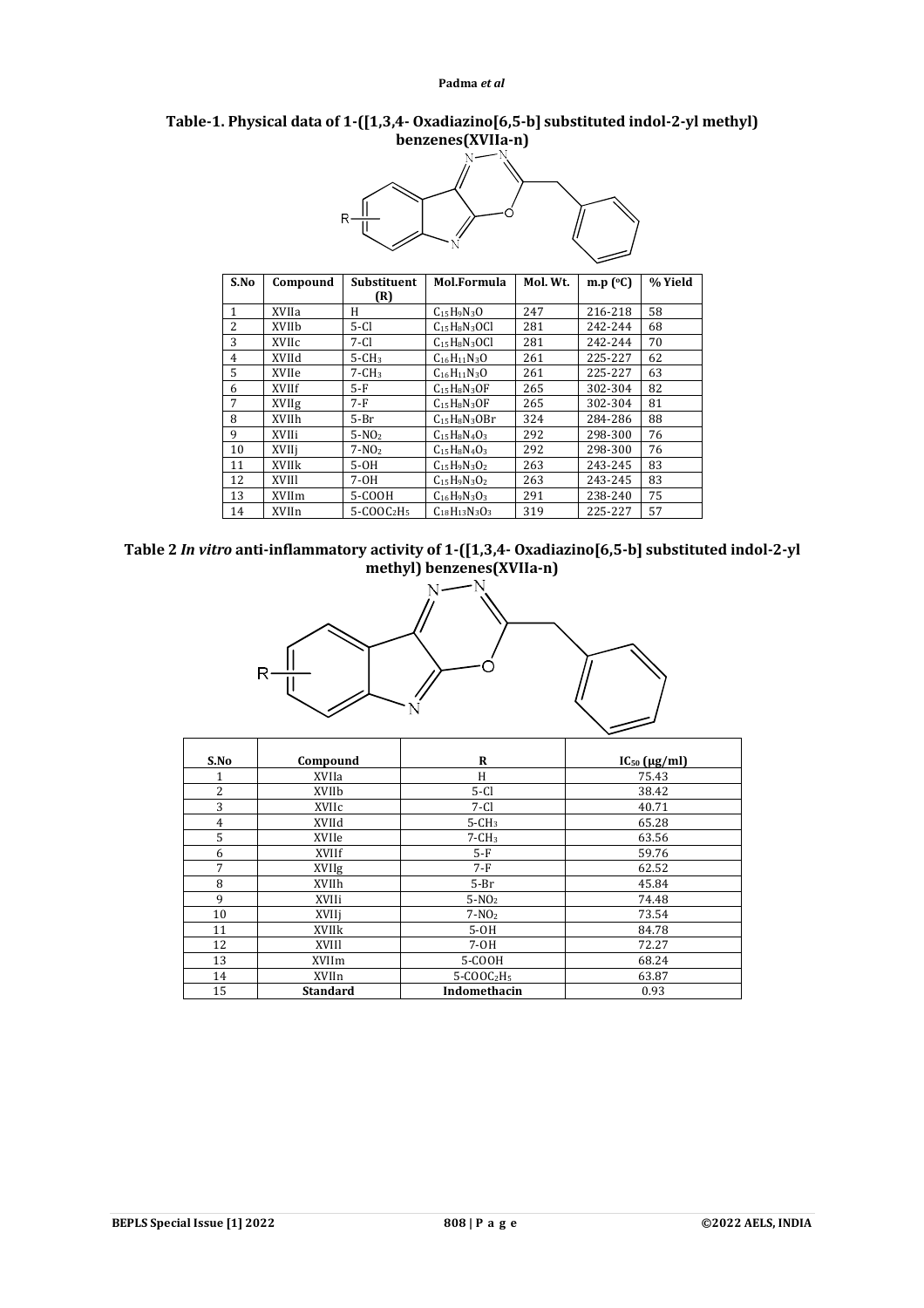Indian Institute Of Chemical Technology, Hyderabad Orga and BioMolecular Chemi<br>FTIR Analysis Report  $\Xi$ **OKE** ν 言言  $\overline{\mathbf{z}}$ MESA **INSIR** size ř G  $\mathbb{S}% _{n}^{2}\left| \mathcal{H}_{n}^{2}\right| =1$ Transmittance [%] 60 70 眉 **TEST** R 58.80 2 **M100**  $\frac{1}{2}$ g. 1500 1000 3500 3000 2500 2000 п., atgs:<br>er: Zelie 710/2019.11:28:10 AM жı

IR spectrum of 1-(1,3,4-Oxadiazino [6,5-b]-5-bromo-indol-2-yl methyl) benzenes (XVIIh, R=5-Br)

**Figure 1. IR spectrum of the 1-(1,3,4- Oxadiazino[6,5-b] substituted indol-2-yl methyl) benzenes**



<sup>1</sup>HNMR spectrum of 1-(1,3,4-Oxadiazino [6,5-b]-5-bromo-indol-2-yl methyl) benzenes (XVIIh, R=5-Br)





<sup>13</sup>CNMR spectrum of 1-(1,3,4-Oxadiazino [6,5-b]-5-bromo-indol-2-yl methyl) benzenes (XVIIh, R=5-Br)

**Figure 3. 13CNMR spectrum of the 1-(1,3,4- Oxadiazino[6,5-b] substituted indol-2-yl methyl) benzenes**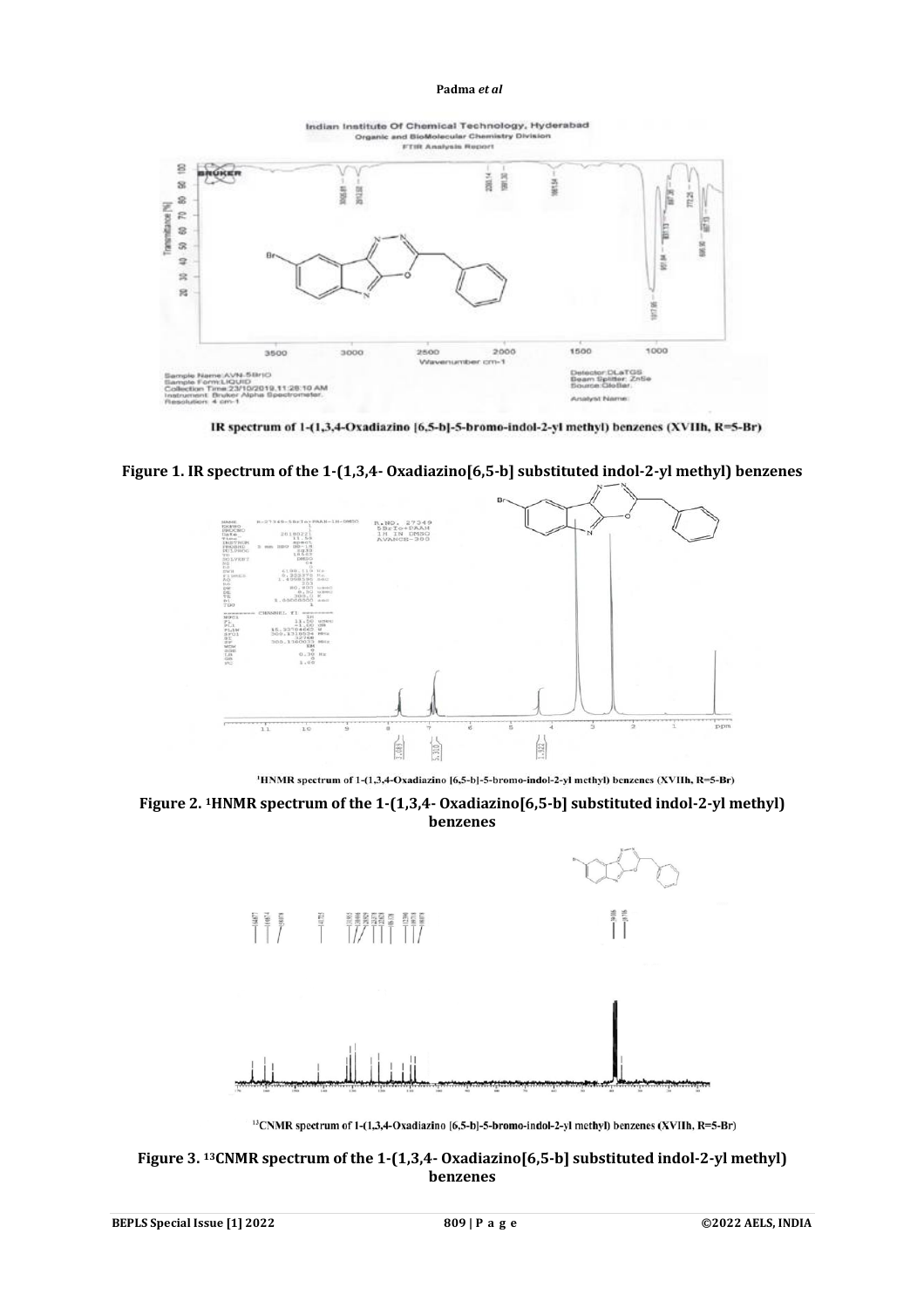

==== Organic and Biomolecular Chemistry Division, IICT ====

Mass spectrum of 1-(1,3,4-Oxadiazino [6,5-b]-5-bromo-indol-2-yl methyl) benzenes (XVIIh, R=5-Br)





**Figure 5.** *In vitro***anti-inflammatory activity data of 1-(1,3,4- Oxadiazino[6,5-b] substituted indol-2-yl methyl) benzenes (XVIIa-XVIIn).**

## **CONCLUSIONS**

A series of 1-(1,3,4- Oxadiazino[6,5-b] substituted indol-2-yl methyl) benzenes have been synthesized as shown in Scheme-III. The synthesized compounds were subjected to invitro anti-inflammatory activity. Amongst the compounds tested, substituents with an electron withdrawing group on the aromatic ring showing significant activity than the other substituted compounds.

## **CONFLICT OF INTEREST**

The authors declare that they have no conflict of interest

#### **REFERENCES**

- 1. Verma R. Nobles L.(1975). Antiviral, antibacterial and antifungal activities of isatin-N-Mannich bases. J. Pharm. Sci. 69: 881-882.
- 2. VarmaM. PandeyaS. Singh K. Stables J. (2004). Anticonvulsant activity of Schiff bases of isatin derivatives. Acta Pharm. 54: 49-56.
- 3. Sammaiah G. Sarangapani M. (2008). Synthesis and Biological Activity of Phenyl Amino- Acetic acid (2-oxo–1, 2, Dihydro-Indol-3-ylidene)-Hydrazides. Asian J. Chem. 20; 75-80.
- 4. Swathi K. Sarangapani M. (2014). Synthesis an d Antiepileptic Activity of Schiff ' s Bases of Dialkylamino AlkoxyIsatin Derivatives. 119–128.
- 5. Blessi PriyankaK. MaharajP. SammaiahG. Sarangapani M. (2013). "Synthesis and evaluation of new Indole derivatives for antimicrobial and anti-inflammatory activities" Journal of Pharmacy Research Bio Med R: An International Journal.; 1(7): 647-652.